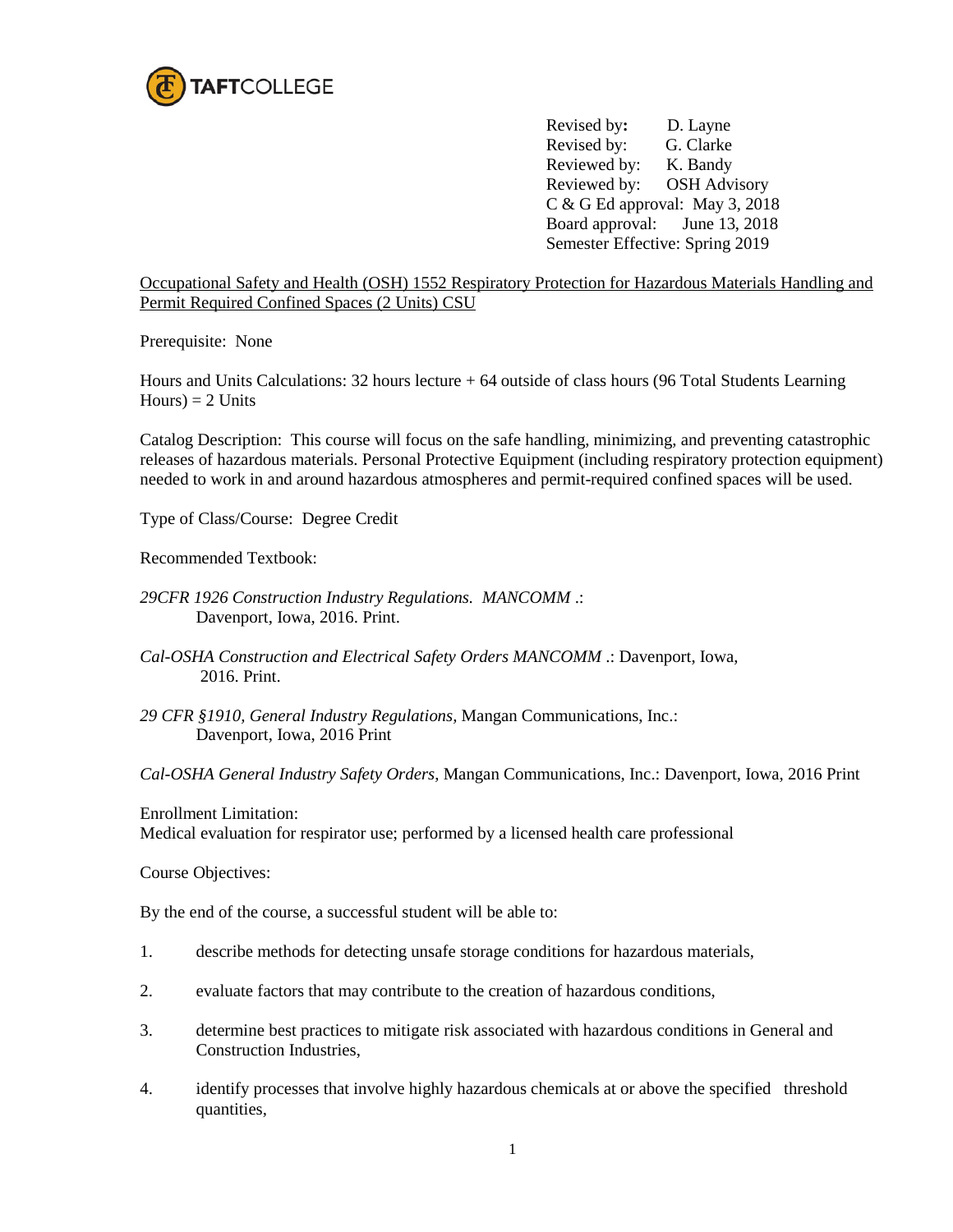

- 5. list the requirements of Occupational Safety and Health Administration's Permit-Required Confined Spaces for General Industry Standards,
- 6. describe, evaluate and control safety and health hazards associated with confined space entry,
- 7. report, in writing, violations of the Permit-Required Confined Spaces Standards,
- 8. identify and describe the major elements of a respiratory protection program following the requirements of 29 Code of Federal Regulation 1910.134,
- 9. analyze the technical aspects for the proper selection and use of respiratory protection, and
- 10. evaluate the effectiveness of certain types of respirators to be used in hazardous and non-hazardous atmospheres.

Course Scope and Content:

| Unit I   | <b>General Overview</b>         |                                      |  |
|----------|---------------------------------|--------------------------------------|--|
|          | A.                              | Hazardous Materials                  |  |
|          | <b>B.</b>                       | Permit Required Confined Spaces      |  |
|          | $C_{\cdot}$                     | <b>Respiratory Protection</b>        |  |
|          | D.                              | Definitions                          |  |
|          |                                 |                                      |  |
| Unit II  |                                 | <b>Subpart H Hazardous Materials</b> |  |
|          | A.                              | Flammable Liquids                    |  |
|          | B.                              | Storage and handling                 |  |
|          | C.                              | Ignition sources                     |  |
|          | D.                              | finishing operations                 |  |
|          | E.                              | Key definitions                      |  |
|          | $F_{\cdot}$                     | Fire controls                        |  |
|          |                                 |                                      |  |
|          |                                 |                                      |  |
| Unit III | <b>Compressed Gasses</b>        |                                      |  |
|          | $A_{-}$                         | General requirements                 |  |
|          | <b>B.</b>                       | Key definitions                      |  |
|          | C.                              | Storage and handling                 |  |
|          | D.                              | Inspections                          |  |
|          |                                 |                                      |  |
| Unit IV  |                                 | <b>Liquefied Petroleum Gasses</b>    |  |
|          | $A_{1}$                         | Basic rules                          |  |
|          | <b>B.</b>                       | Key definitions                      |  |
|          | $C_{\cdot}$                     | Storage and handling                 |  |
| Unit V   | Anhydrous Ammonia               |                                      |  |
|          | А.                              | <b>Basic rules</b>                   |  |
|          | $\mathbf{B}$ .                  | Key definitions                      |  |
|          | C.                              | Storage and handling                 |  |
|          | D.                              |                                      |  |
|          |                                 | Refrigerated storage systems         |  |
| Unit VI  | Process Safety Management (PSM) |                                      |  |
|          |                                 |                                      |  |

A. Highly hazardous chemicals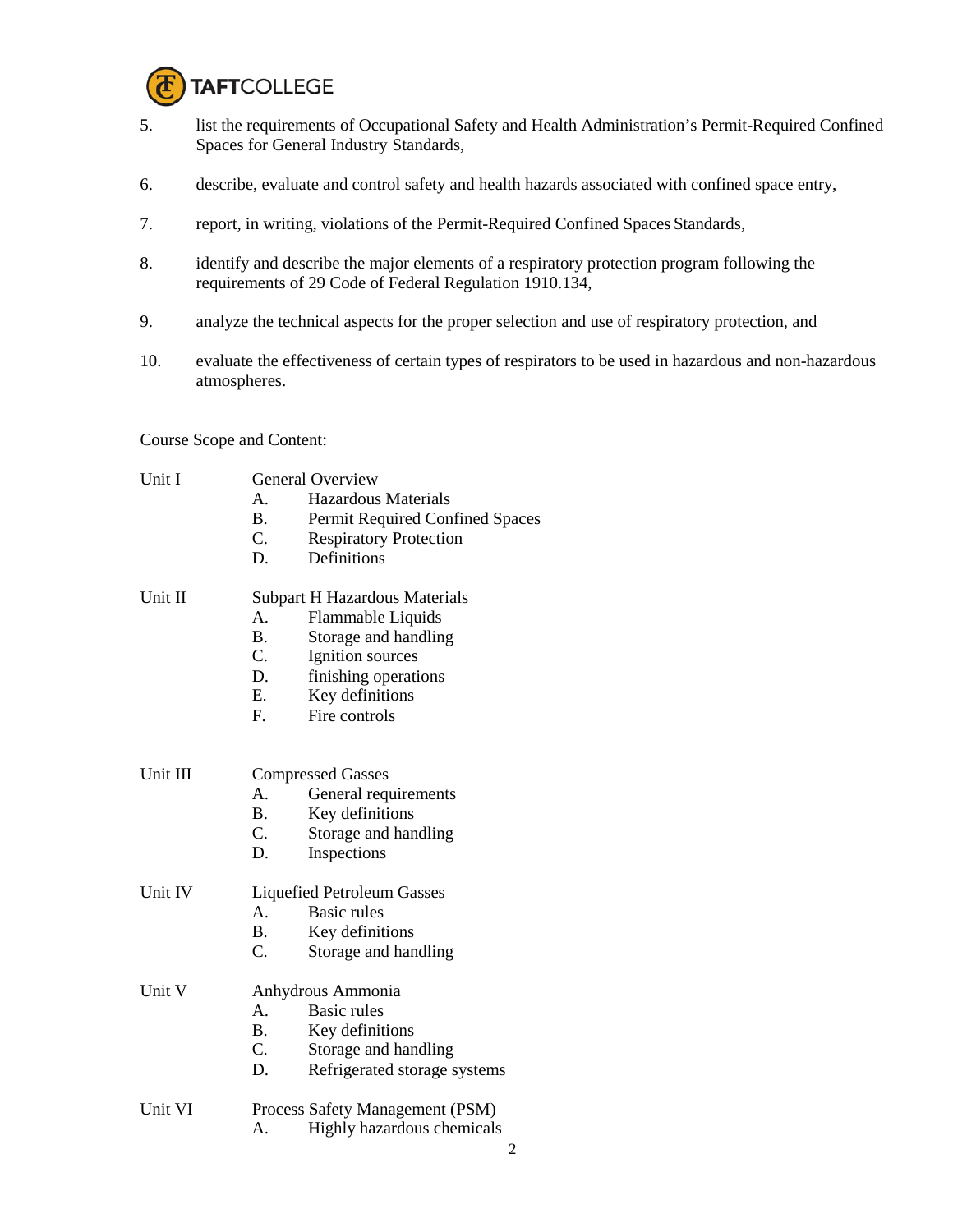

|           | В.                            | Key definitions                                       |  |  |
|-----------|-------------------------------|-------------------------------------------------------|--|--|
|           | C.                            | Elements of a PSM program                             |  |  |
|           | D.                            | Compliance and recommendations                        |  |  |
| Unit VII  |                               | Permit Required Confined Spaces Scope and Definitions |  |  |
|           | А.                            | <b>Basic Rules</b>                                    |  |  |
|           | <b>B.</b>                     | Key definitions                                       |  |  |
|           | C.                            | 29 CFR 1910.146 (a) and (b)                           |  |  |
|           | D.                            | CCR, Title 8, §5156                                   |  |  |
| Unit VIII |                               | <b>General Requirements</b>                           |  |  |
|           | A.                            | 29 CFR 1910.146(c)                                    |  |  |
|           | <b>B.</b>                     | CCR, Title 8, §5157                                   |  |  |
|           | C.                            | Ventilation                                           |  |  |
|           | D.                            | Atmosphere monitoring devices                         |  |  |
| Unit IX   |                               | Permit Required Confined Space Programs               |  |  |
|           | A.                            | 29 CFR 1910.146 (d-i)                                 |  |  |
|           | B.                            | CCR, Title 8, §5158                                   |  |  |
| Unit X    | <b>Respiratory Protection</b> |                                                       |  |  |
|           | A.                            | <b>Respirator Descriptions</b>                        |  |  |
|           | В.                            | <b>Respirator Capabilities</b>                        |  |  |
|           |                               |                                                       |  |  |

- C. Fit Testing and Personnel Evaluation
- D. Evaluation of Respirators for hazardous conditions

Learning Activities Required Outside of Class:

The students in this class will spend a minimum of 64 hours outside of the regular class time doing the following:

- 1. Studying assigned text, handout materials, and class notes
- 2. Reviewing and preparing for quizzes and examinations<br>3. Reviewing case studies
- Reviewing case studies
- 4. Completing written assignments and projects

Methods of Instruction:

- 1. Lecture
- 2. In-class workshops
- 3. Demonstrations
- 4. Case Studies

## Methods of Evaluation:

- 1. Written final exam (OSHA 30)
- 2. Written final exam (Construction Industry Standards)
- 3. Performance observation<br>4. Participation
- Participation
- 5. Quizzes